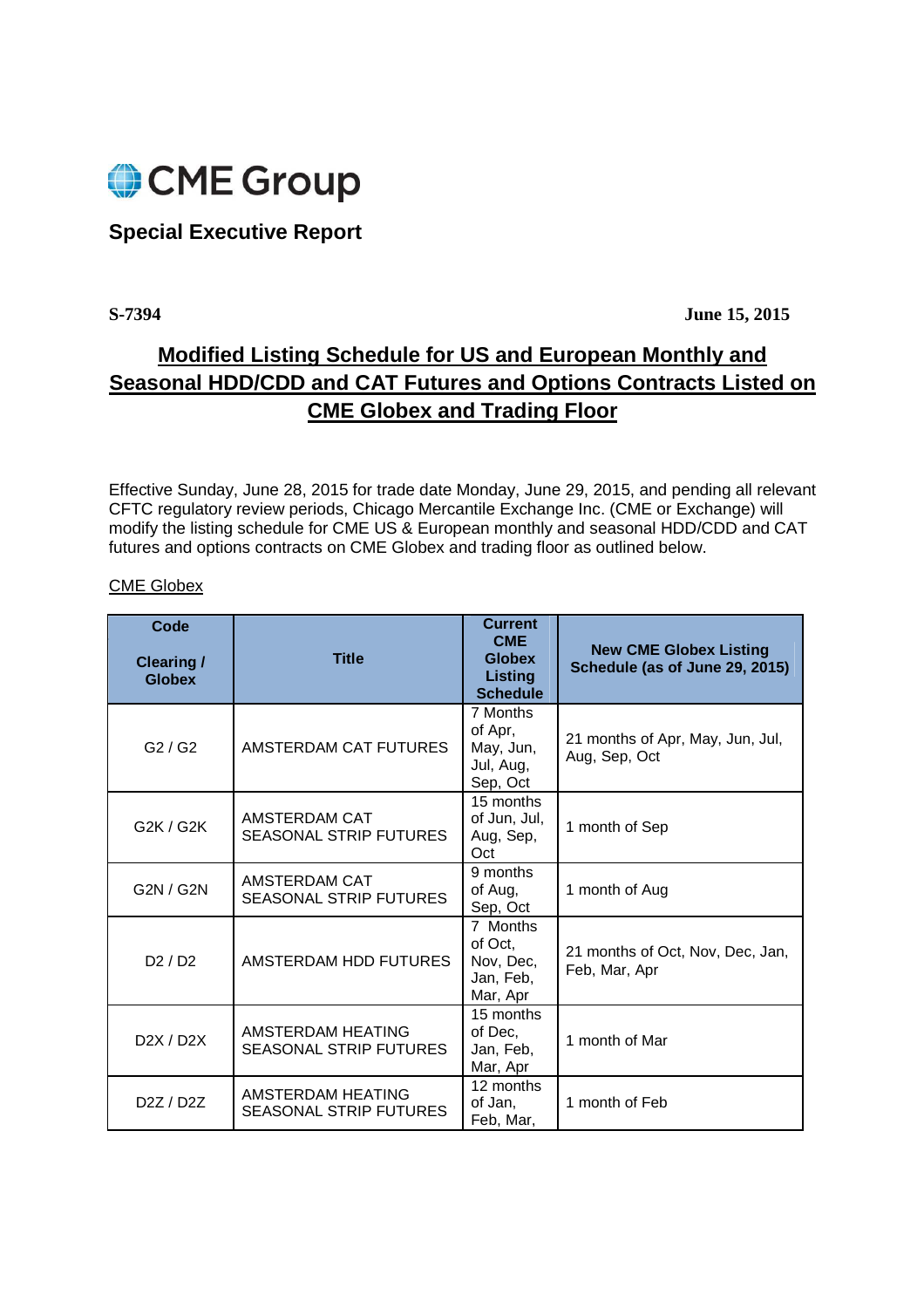|                  |                                                         | Apr                                                       |                                                   |
|------------------|---------------------------------------------------------|-----------------------------------------------------------|---------------------------------------------------|
| K1/K1            | <b>ATLANTA CDD FUTURES</b>                              | 7 Months<br>of Apr,<br>May, Jun,<br>Jul, Aug,<br>Sep, Oct | 21 months of Apr, May, Jun, Jul,<br>Aug, Sep, Oct |
| <b>K1K/K1K</b>   | <b>ATLANTA COOLING</b><br><b>SEASONAL STRIP FUTURES</b> | 15 months<br>of Jun, Jul,<br>Aug, Sep,<br>Oct             | 1 month of Sep                                    |
| K1N/K1N          | ATLANTA COOLING<br><b>SEASONAL STRIP FUTURES</b>        | 9 months<br>of Aug,<br>Sep, Oct                           | 1 month of Aug                                    |
| H1 / H1          | <b>ATLANTA HDD FUTURES</b>                              | 7 Months<br>of Oct,<br>Nov, Dec,<br>Jan, Feb,<br>Mar, Apr | 21 months of Oct, Nov, Dec, Jan,<br>Feb, Mar, Apr |
| H1X/H1X          | <b>ATLANTA HEATING</b><br>SEASONAL STRIP FUTURES        | 15 months<br>of Dec,<br>Jan, Feb,<br>Mar, Apr             | 1 month of Mar                                    |
| H1Z/H1Z          | <b>ATLANTA HEATING</b><br><b>SEASONAL STRIP FUTURES</b> | 12 months<br>of Jan,<br>Feb, Mar,<br>Apr                  | 1 month of Feb                                    |
| K2/K2            | <b>CHICAGO CDD FUTURES</b>                              | 7 Months<br>of Apr,<br>May, Jun,<br>Jul, Aug,<br>Sep, Oct | 21 months of Apr, May, Jun, Jul,<br>Aug, Sep, Oct |
| <b>K2K / K2K</b> | CHICAGO COOLING<br><b>SEASONAL STRIP FUTURES</b>        | 15 months<br>of Jun, Jul,<br>Aug, Sep,<br>Oct             | 1 month of Sep                                    |
| <b>K2N / K2N</b> | CHICAGO COOLING<br><b>SEASONAL STRIP FUTURES</b>        | 9 months<br>of Aug,<br>Sep, Oct                           | 1 month of Aug                                    |
| H2/H2            | <b>CHICAGO HDD FUTURES</b>                              | 7 Months<br>of Oct,<br>Nov, Dec,<br>Jan, Feb,<br>Mar, Apr | 21 months of Oct, Nov, Dec, Jan,<br>Feb, Mar, Apr |
| H2X / H2X        | <b>CHICAGO HEATING</b><br><b>SEASONAL STRIP FUTURES</b> | 15 months<br>of Dec,<br>Jan, Feb,<br>Mar, Apr             | 1 month of Mar                                    |
| H2Z / H2Z        | <b>CHICAGO HEATING</b><br><b>SEASONAL STRIP FUTURES</b> | 12 months<br>of Jan,<br>Feb, Mar,<br>Apr                  | 1 month of Feb                                    |
| K3 / K3          | <b>CINCINNATI CDD FUTURES</b>                           | 7 Months<br>of Apr,<br>May, Jun,                          | 21 months of Apr, May, Jun, Jul,<br>Aug, Sep, Oct |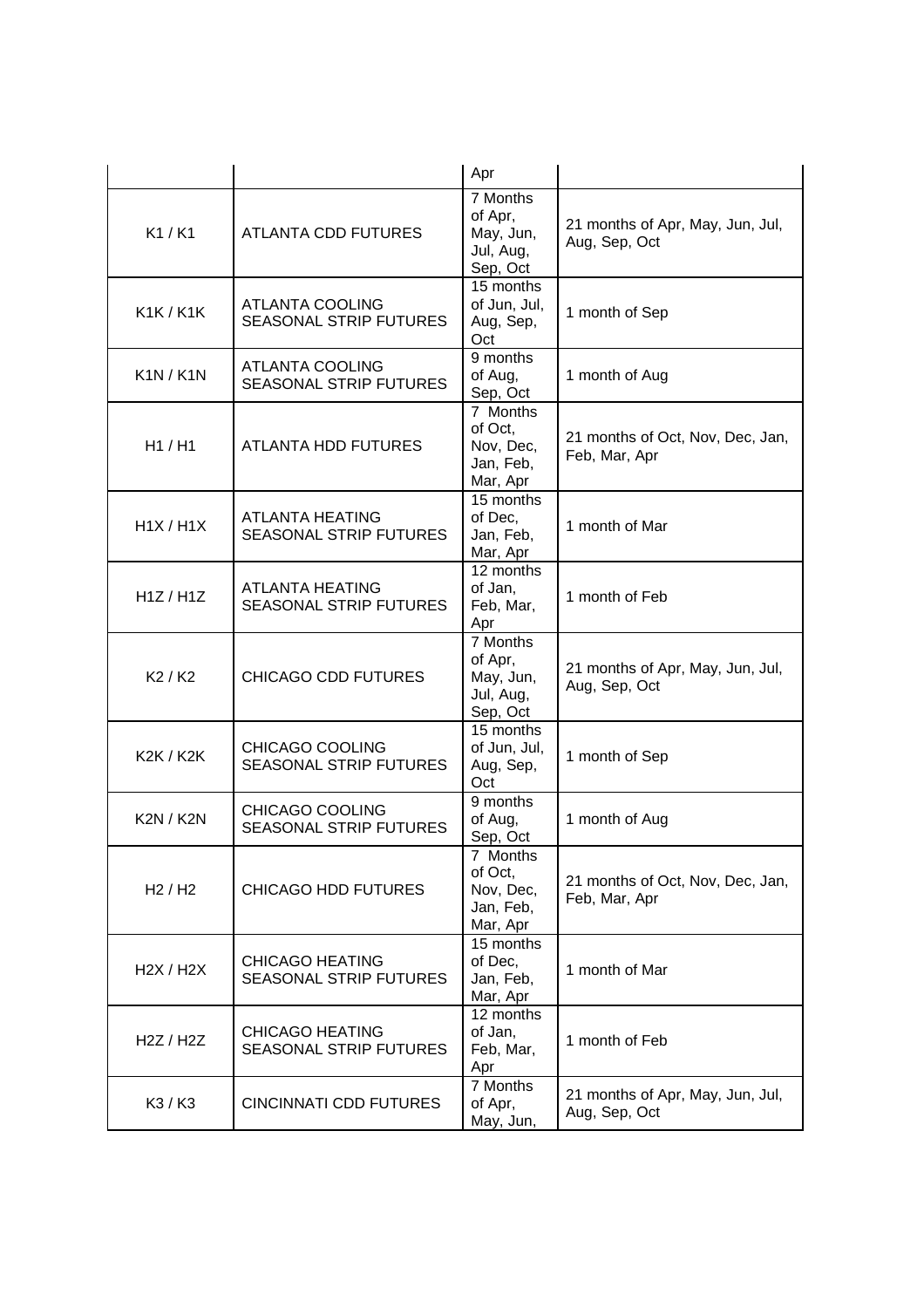|                                 |                                                            | Jul, Aug,<br>Sep, Oct                                     |                                                   |
|---------------------------------|------------------------------------------------------------|-----------------------------------------------------------|---------------------------------------------------|
| <b>K3K / K3K</b>                | CINCINNATI COOLING<br><b>SEASONAL STRIP FUTURES</b>        | 15 months<br>of Jun, Jul,<br>Aug, Sep,<br>Oct             | 1 month of Sep                                    |
| K3N / K3N                       | <b>CINCINNATI COOLING</b><br><b>SEASONAL STRIP FUTURES</b> | 9 months<br>of Aug,<br>Sep, Oct                           | 1 month of Aug                                    |
| H <sub>3</sub> / H <sub>3</sub> | <b>CINCINNATI HDD FUTURES</b>                              | 7 Months<br>of Oct,<br>Nov, Dec,<br>Jan, Feb,<br>Mar, Apr | 21 months of Oct, Nov, Dec, Jan,<br>Feb, Mar, Apr |
| H3X / H3X                       | <b>CINCINNATI HEATING</b><br><b>SEASONAL STRIP FUTURES</b> | 15 months<br>of Dec,<br>Jan, Feb,<br>Mar, Apr             | 1 month of Mar                                    |
| H3Z / H3Z                       | <b>CINCINNATI HEATING</b><br><b>SEASONAL STRIP FUTURES</b> | 12 months<br>of Jan,<br>Feb, Mar,<br>Apr                  | 1 month of Feb                                    |
| K <sub>5</sub> / K <sub>5</sub> | <b>DALLAS CDD FUTURES</b>                                  | 7 Months<br>of Apr,<br>May, Jun,<br>Jul, Aug,<br>Sep, Oct | 21 months of Apr, May, Jun, Jul,<br>Aug, Sep, Oct |
| <b>K5K / K5K</b>                | <b>DALLAS COOLING</b><br><b>SEASONAL STRIP FUTURES</b>     | 15 months<br>of Jun, Jul,<br>Aug, Sep,<br>Oct             | 1 month of Sep                                    |
| <b>K5N / K5N</b>                | <b>DALLAS COOLING</b><br><b>SEASONAL STRIP FUTURES</b>     | 9 months<br>of Aug,<br>Sep, Oct                           | 1 month of Aug                                    |
| H <sub>5</sub> / H <sub>5</sub> | <b>DALLAS HDD FUTURES</b>                                  | 7 Months<br>of Oct,<br>Nov, Dec,<br>Jan, Feb,<br>Mar, Apr | 21 months of Oct, Nov, Dec, Jan,<br>Feb, Mar, Apr |
| <b>H5X / H5X</b>                | <b>DALLAS HEATING</b><br><b>SEASONAL STRIP FUTURES</b>     | 15 months<br>of Dec,<br>Jan, Feb,<br>Mar, Apr             | 1 month of Mar                                    |
| H5Z / H5Z                       | <b>DALLAS HEATING</b><br><b>SEASONAL STRIP FUTURES</b>     | 12 months<br>of Jan,<br>Feb, Mar,<br>Apr                  | 1 month of Feb                                    |
| K0 / K0                         | LAS VEGAS CDD FUTURES                                      | 7 Months<br>of Apr,<br>May, Jun,<br>Jul, Aug,<br>Sep, Oct | 21 months of Apr, May, Jun, Jul,<br>Aug, Sep, Oct |
| H <sub>0</sub> / H <sub>0</sub> | LAS VEGAS HDD FUTURES                                      | 7 Months<br>of Oct,<br>Nov, Dec,                          | 21 months of Oct, Nov, Dec, Jan,<br>Feb, Mar, Apr |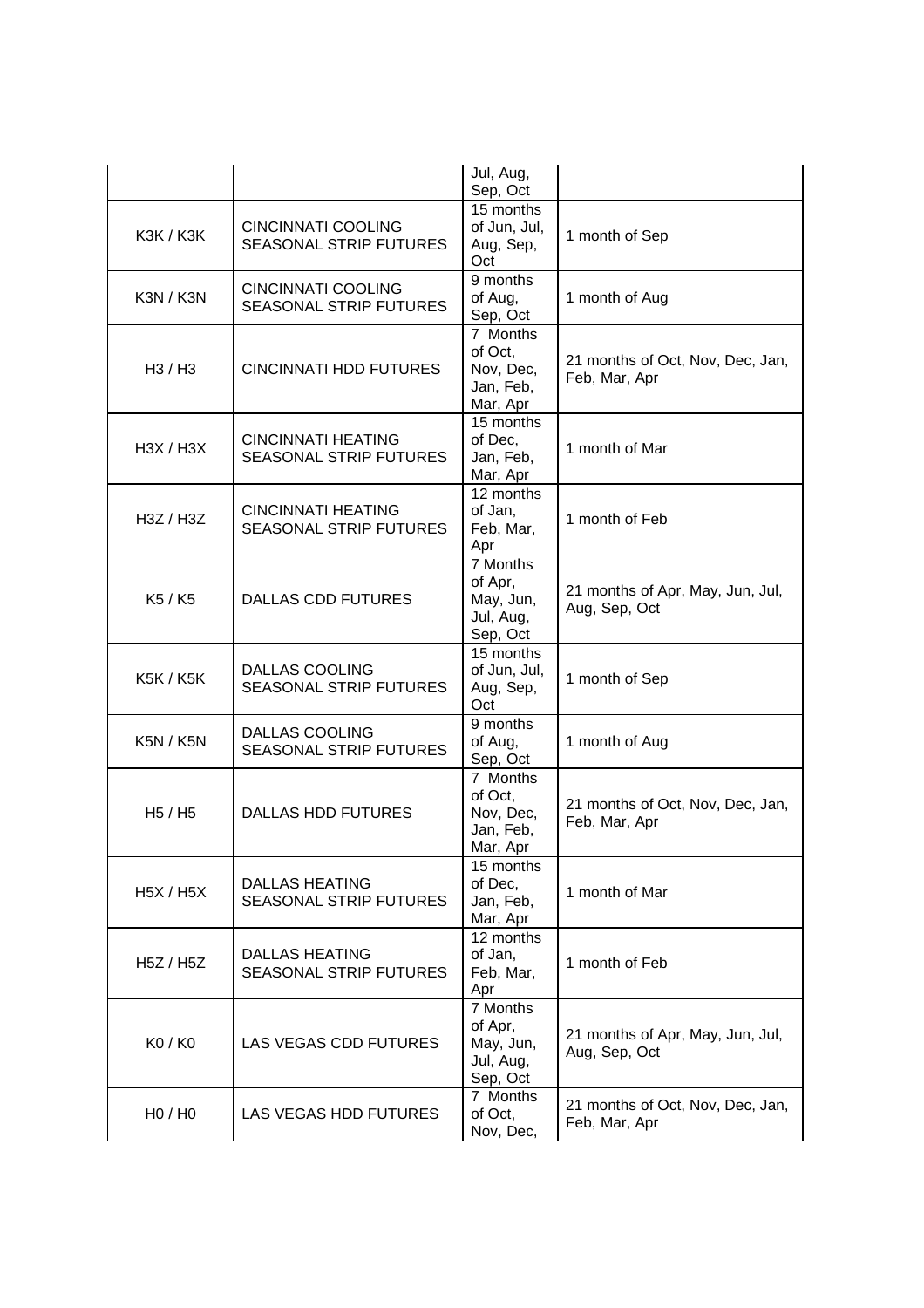|           |                                                             | Jan, Feb,<br>Mar, Apr                                     |                                                   |
|-----------|-------------------------------------------------------------|-----------------------------------------------------------|---------------------------------------------------|
| HOX / HOX | LAS VEGAS HEATING<br><b>SEASONAL STRIP FUTURES</b>          | 15 months<br>of Dec,<br>Jan, Feb,<br>Mar, Apr             | 1 month of Mar                                    |
| H0Z / H0Z | <b>LAS VEGAS HEATING</b><br><b>SEASONAL STRIP FUTURES</b>   | 12 months<br>of Jan,<br>Feb, Mar,<br>Apr                  | 1 month of Feb                                    |
| KOK / KOK | <b>LAS VEGAS SEASONAL</b><br><b>STRIP CDD FUTURES</b>       | 15 months<br>of Jun, Jul,<br>Aug, Sep,<br>Oct             | 1 month of Sep                                    |
| KON / KON | <b>LAS VEGAS SEASONAL</b><br><b>STRIP CDD FUTURES</b>       | 9 months<br>of Aug,<br>Sep, Oct                           | 1 month of Aug                                    |
| G0N / G0N | <b>LONDON CAT SEASONAL</b><br><b>STRIP FUTURES</b>          | 9 months<br>of Aug,<br>Sep, Oct                           | 1 month of Aug                                    |
| GO / GO   | <b>LONDON CDD FUTURES</b>                                   | 7 Months<br>of Apr,<br>May, Jun,<br>Jul, Aug,<br>Sep, Oct | 21 months of Apr, May, Jun, Jul,<br>Aug, Sep, Oct |
| G0K / G0K | <b>LONDON COOLING</b><br><b>SEASONAL STRIP FUTURES</b>      | 15 months<br>of Jun, Jul,<br>Aug, Sep,<br>Oct             | 1 month of Sep                                    |
| D0 / D0   | <b>LONDON HDD FUTURES</b>                                   | 7 Months<br>of Oct,<br>Nov, Dec,<br>Jan, Feb,<br>Mar, Apr | 21 months of Oct, Nov, Dec, Jan,<br>Feb, Mar, Apr |
| D0X / D0X | <b>LONDON HEATING</b><br><b>SEASONAL STRIP FUTURES</b>      | 15 months<br>of Dec.<br>Jan, Feb,<br>Mar, Apr             | 1 month of Mar                                    |
| D0Z / D0Z | <b>LONDON HEATING</b><br><b>SEASONAL STRIP FUTURES</b>      | 12 months<br>of Jan,<br>Feb, Mar,<br>Apr                  | 1 month of Feb                                    |
| KQ/KQ     | MINNEAPOLIS CDD<br><b>FUTURES</b>                           | 7 Months<br>of Apr,<br>May, Jun,<br>Jul, Aug,<br>Sep, Oct | 21 months of Apr, May, Jun, Jul,<br>Aug, Sep, Oct |
| KQK / KQK | <b>MINNEAPOLIS COOLING</b><br><b>SEASONAL STRIP FUTURES</b> | 15 months<br>of Jun, Jul,<br>Aug, Sep,<br>Oct             | 1 month of Sep                                    |
| KQN / KQN | MINNEAPOLIS COOLING<br><b>SEASONAL STRIP FUTURES</b>        | 9 months<br>of Aug,<br>Sep, Oct                           | 1 month of Aug                                    |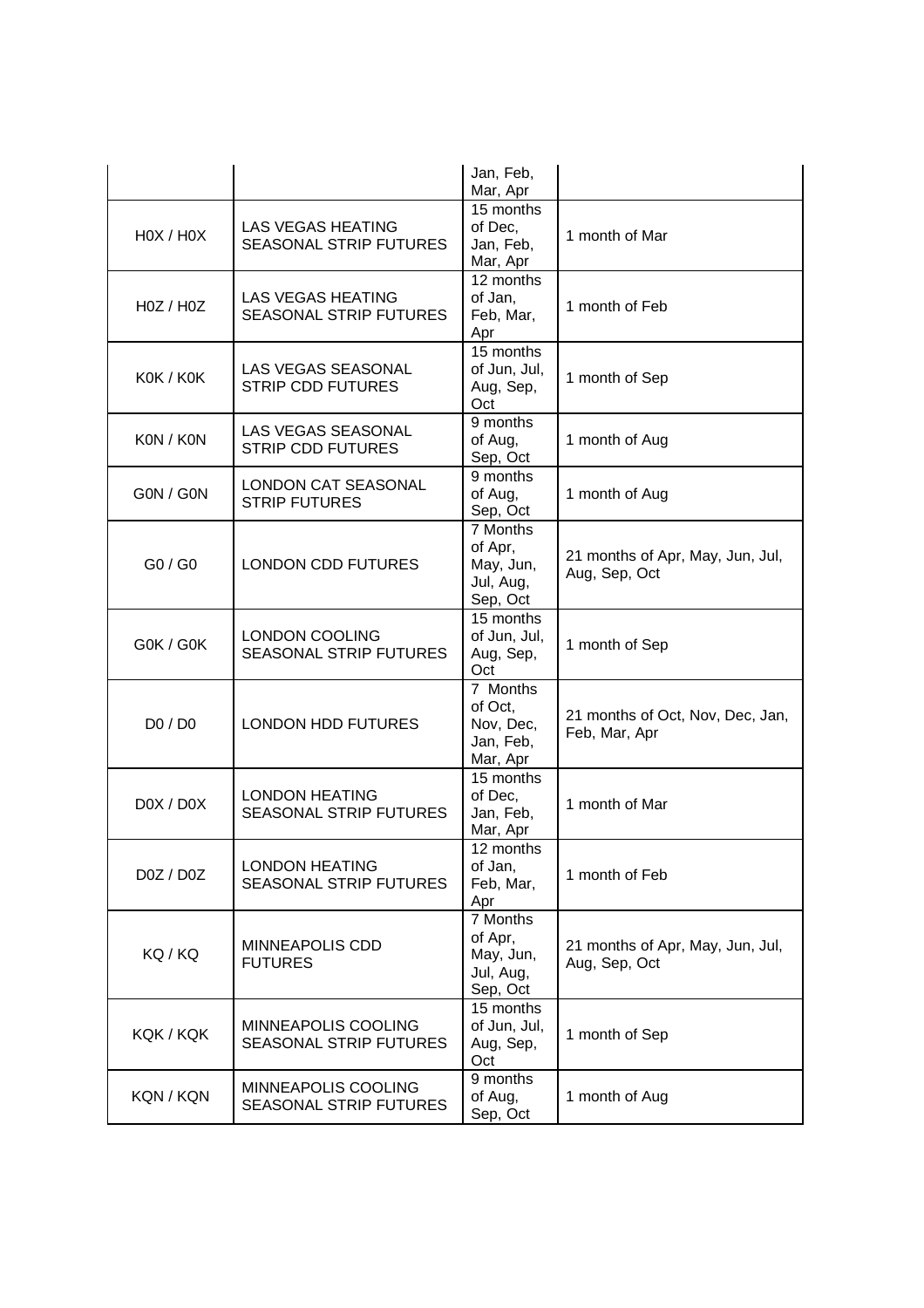| HQ / HQ          | <b>MINNEAPOLIS HDD</b><br><b>FUTURES</b>                    | 7 Months<br>of Oct.<br>Nov, Dec,<br>Jan, Feb,<br>Mar, Apr              | 21 months of Oct, Nov, Dec, Jan,<br>Feb, Mar, Apr |  |
|------------------|-------------------------------------------------------------|------------------------------------------------------------------------|---------------------------------------------------|--|
| HQX / HQX        | <b>MINNEAPOLIS HEATING</b><br><b>SEASONAL STRIP FUTURES</b> | 15 months<br>of Dec,<br>Jan, Feb,<br>Mar, Apr                          | 1 month of Mar                                    |  |
| HQZ / HQZ        | <b>MINNEAPOLIS HEATING</b><br><b>SEASONAL STRIP FUTURES</b> | 12 months<br>of Jan,<br>Feb, Mar,<br>Apr                               | 1 month of Feb                                    |  |
| K4 / K4          | <b>NEW YORK CDD FUTURES</b>                                 | 7 Months<br>of Apr,<br>May, Jun,<br>Jul, Aug,<br>Sep, Oct              | 21 months of Apr, May, Jun, Jul,<br>Aug, Sep, Oct |  |
| <b>K4K / K4K</b> | <b>NEW YORK COOLING</b><br><b>SEASONAL STRIP FUTURES</b>    | 15 months<br>of Jun, Jul,<br>Aug, Sep,<br>Oct                          | 1 month of Sep                                    |  |
| K4N / K4N        | <b>NEW YORK COOLING</b><br><b>SEASONAL STRIP FUTURES</b>    | 9 months<br>of Aug,<br>Sep, Oct                                        | 1 month of Aug                                    |  |
| H4 / H4          | <b>NEW YORK HDD FUTURES</b>                                 | 7 Months<br>of Oct,<br>Nov, Dec,<br>Jan, Feb,<br>Mar, Apr              | 21 months of Oct, Nov, Dec, Jan,<br>Feb, Mar, Apr |  |
| H4X / H4X        | <b>NEW YORK HEATING</b><br><b>SEASONAL STRIP FUTURES</b>    | 15 months<br>of Dec,<br>Jan, Feb,<br>Mar, Apr                          | 1 month of Mar                                    |  |
| H4Z / H4Z        | <b>NEW YORK HEATING</b><br><b>SEASONAL STRIP FUTURES</b>    | 12 months<br>of Jan,<br>Feb, Mar,<br>Apr                               | 1 month of Feb                                    |  |
| <b>K6/K6</b>     | PHILADELPHIA CDD Futures                                    | 7 Months<br>of Apr,<br>May, Jun,<br>Jul, Aug,<br>Sep, Oct              | 21 months of Oct, Nov, Dec, Jan,<br>Feb, Mar, Apr |  |
| K6N/K6N          | PHILADELPHIA COOLING<br><b>SEASONAL STRIP FUTURES</b>       | 9 months<br>of Aug,<br>Sep, Oct                                        | 1 month of Aug                                    |  |
| <b>K7/K7</b>     | PORTLAND CDD FUTURES                                        | $\overline{7}$ Months<br>of Apr,<br>May, Jun,<br>Jul, Aug,<br>Sep, Oct | 21 months of Oct, Nov, Dec, Jan,<br>Feb, Mar, Apr |  |
| K7M              | Portland Cooling Seasonal<br><b>Strip Futures</b>           | 12 months<br>of Jul, Aug,<br>Sep, Oct                                  | 1 month of Aug                                    |  |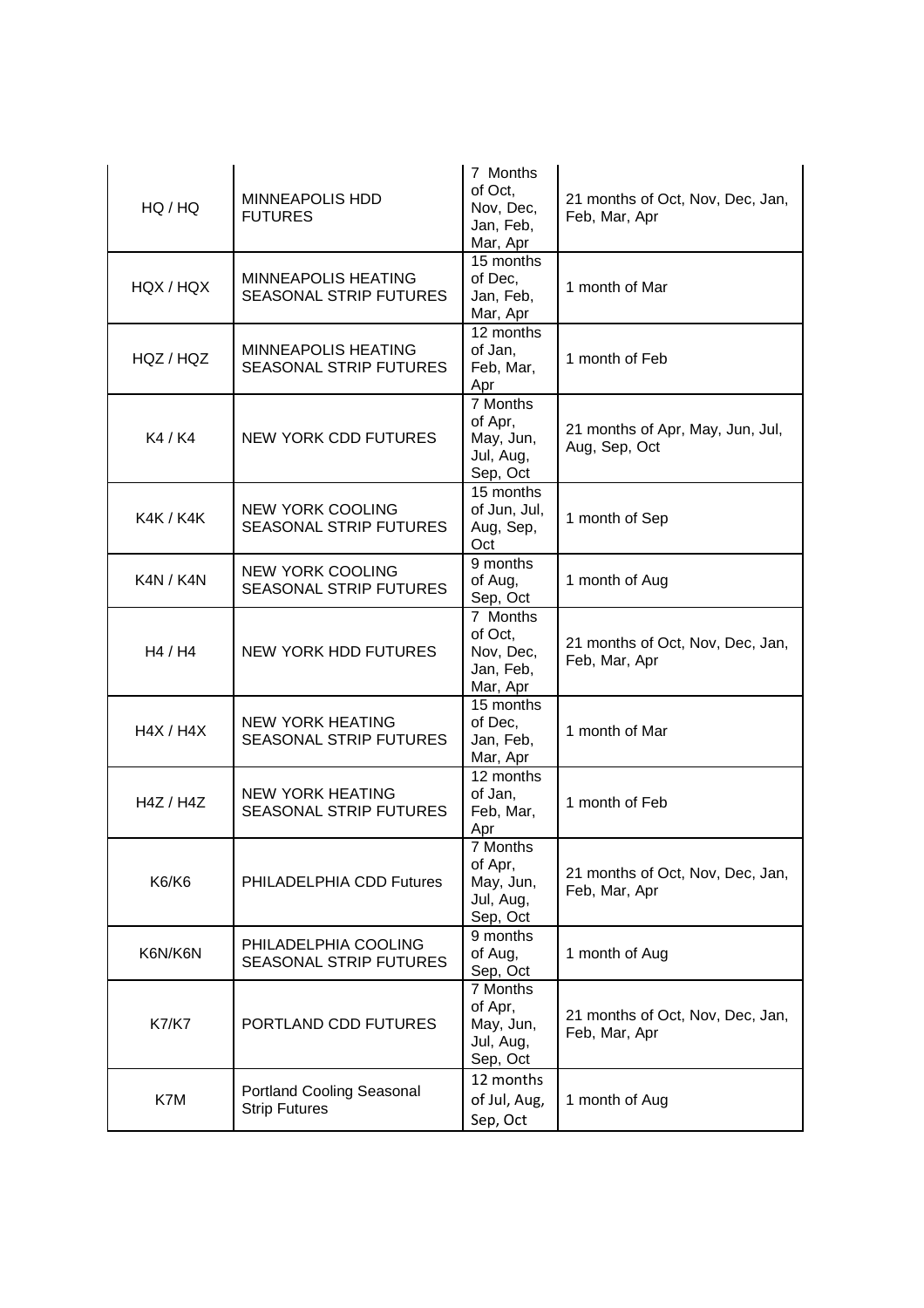| KS/KS     | SACRAMENTO CDD<br><b>FUTURES</b>                           | 7 Months<br>of Apr,<br>May, Jun,<br>Jul, Aug,<br>Sep, Oct | 21 months of Apr, May, Jun, Jul,<br>Aug, Sep, Oct |
|-----------|------------------------------------------------------------|-----------------------------------------------------------|---------------------------------------------------|
| KSK/KSK   | SACRAMENTO COOLING<br><b>SEASONAL STRIP FUTURES</b>        | 15 months<br>of Jun, Jul,<br>Aug, Sep,<br>Oct             | 1 month of Sep                                    |
| KSN / KSN | SACRAMENTO COOLING<br><b>SEASONAL STRIP FUTURES</b>        | 9 months<br>of Aug,<br>Sep, Oct                           | 1 month of Aug                                    |
| HS/HS     | <b>SACRAMENTO HDD</b><br><b>FUTURES</b>                    | 7 Months<br>of Oct,<br>Nov, Dec,<br>Jan, Feb,<br>Mar, Apr | 21 months of Oct, Nov, Dec, Jan,<br>Feb, Mar, Apr |
| HSX / HSX | <b>SACRAMENTO HEATING</b><br><b>SEASONAL STRIP FUTURES</b> | 15 months<br>of Dec,<br>Jan, Feb,<br>Mar, Apr             | 1 month of Mar                                    |
| HSZ / HSZ | <b>SACRAMENTO HEATING</b><br><b>SEASONAL STRIP FUTURES</b> | 12 months<br>of Jan,<br>Feb, Mar,<br>Apr                  | 1 month of Feb                                    |

## **CME Trading Floor**

| Code<br><b>Clearing /</b><br><b>Globex</b> | <b>Option</b><br><b>Floor</b><br>Code | <b>Title</b>                                            | <b>Current CME Trading</b><br><b>Floor Listing</b><br><b>Schedule</b> | <b>New CME</b><br><b>Trading Floor</b><br><b>Listing</b><br>Schedule (as of<br>June 29, 2015) |
|--------------------------------------------|---------------------------------------|---------------------------------------------------------|-----------------------------------------------------------------------|-----------------------------------------------------------------------------------------------|
| G2K / G2K                                  | U <sub>2</sub> K                      | AMSTERDAM CAT SEASONAL<br><b>STRIP OPTIONS</b>          | 15 months of Jun, Jul,<br>Aug, Sep, Oct                               | 1 month of Sep                                                                                |
| G2N / G2N                                  | U2N                                   | AMSTERDAM CAT SEASONAL<br><b>STRIP OPTIONS</b>          | 9 months of Aug, Sep,<br>Oct                                          | 1 month of Aug                                                                                |
| D2X / D2X                                  | O <sub>2</sub> X                      | AMSTERDAM HEATING<br>SEASONAL STRIP OPTIONS             | 15 months of Dec, Jan,<br>Feb, Mar, Apr                               | 1 month of Mar                                                                                |
| D <sub>2</sub> Z / D <sub>2</sub> Z        | O <sub>2</sub> Z                      | AMSTERDAM HEATING<br><b>SEASONAL STRIP OPTIONS</b>      | 12 months of Jan, Feb,<br>Mar, Apr                                    | 1 month of Feb                                                                                |
| <b>K1K/K1K</b>                             | 21K                                   | ATLANTA COOLING SEASONAL<br><b>STRIP OPTIONS</b>        | 15 months of Jun, Jul,<br>Aug, Sep, Oct                               | 1 month of Sep                                                                                |
| K1N/K1N                                    | 21N                                   | ATLANTA COOLING SEASONAL<br><b>STRIP OPTIONS</b>        | 9 months of Aug, Sep,<br>Oct                                          | 1 month of Aug                                                                                |
| H1X/H1X                                    | 11X                                   | ATLANTA HEATING SEASONAL<br><b>STRIP OPTIONS</b>        | 15 months of Dec, Jan,<br>Feb, Mar, Apr                               | 1 month of Mar                                                                                |
| H1Z/H1Z                                    | 11Z                                   | ATLANTA HEATING SEASONAL<br><b>STRIP OPTIONS</b>        | 12 months of Jan, Feb,<br>Mar, Apr                                    | 1 month of Feb                                                                                |
| <b>K2K / K2K</b>                           | 22K                                   | CHICAGO COOLING SEASONAL<br><b>STRIP OPTIONS</b>        | 15 months of Jun, Jul,<br>Aug, Sep, Oct                               | 1 month of Sep                                                                                |
| <b>K2N / K2N</b>                           | <b>22N</b>                            | CHICAGO COOLING SEASONAL<br><b>STRIP OPTIONS</b>        | 9 months of Aug, Sep,<br>Oct                                          | 1 month of Aug                                                                                |
| H2X / H2X                                  | 12X                                   | <b>CHICAGO HEATING SEASONAL</b><br><b>STRIP OPTIONS</b> | 15 months of Dec, Jan,<br>Feb, Mar, Apr                               | 1 month of Mar                                                                                |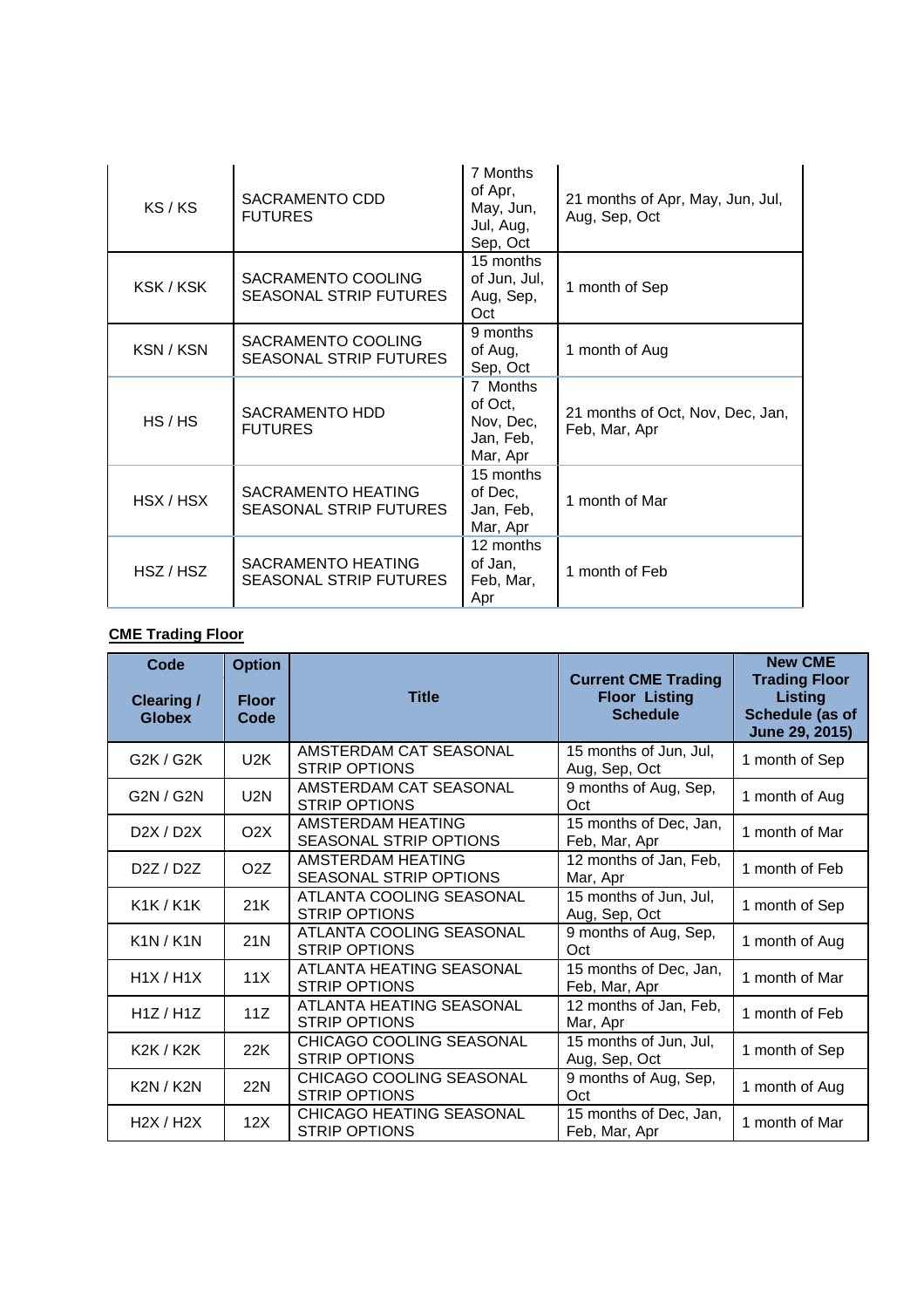| H2Z / H2Z        | 12Z        | CHICAGO HEATING SEASONAL<br><b>STRIP OPTIONS</b>           | 12 months of Jan, Feb,<br>Mar, Apr      | 1 month of Feb |
|------------------|------------|------------------------------------------------------------|-----------------------------------------|----------------|
| <b>K3K / K3K</b> | 23K        | CINCINNATI COOLING SEASONAL<br><b>STRIP OPTIONS</b>        | 15 months of Jun, Jul,<br>Aug, Sep, Oct | 1 month of Sep |
| K3N / K3N        | 23N        | <b>CINCINNATI COOLING SEASONAL</b><br><b>STRIP OPTIONS</b> | 9 months of Aug, Sep,<br>Oct            | 1 month of Aug |
| H3X / H3X        | 13X        | <b>CINCINNATI HEATING SEASONAL</b><br><b>STRIP OPTIONS</b> | 15 months of Dec, Jan,<br>Feb, Mar, Apr | 1 month of Mar |
| H3Z / H3Z        | 13Z        | <b>CINCINNATI HEATING SEASONAL</b><br><b>STRIP OPTIONS</b> | 12 months of Jan, Feb,<br>Mar, Apr      | 1 month of Feb |
| <b>K5K / K5K</b> | 25K        | DALLAS COOLING SEASONAL<br><b>STRIP OPTIONS</b>            | 15 months of Jun, Jul,<br>Aug, Sep, Oct | 1 month of Sep |
| <b>K5N / K5N</b> | 25N        | DALLAS COOLING SEASONAL<br><b>STRIP OPTIONS</b>            | 9 months of Aug, Sep,<br>Oct            | 1 month of Aug |
| <b>H5X / H5X</b> | 15X        | DALLAS HEATING SEASONAL<br><b>STRIP OPTIONS</b>            | 15 months of Dec, Jan,<br>Feb, Mar, Apr | 1 month of Mar |
| H5Z / H5Z        | 15Z        | DALLAS HEATING SEASONAL<br><b>STRIP OPTIONS</b>            | 12 months of Jan, Feb,<br>Mar, Apr      | 1 month of Feb |
| HOX / HOX        | 10X        | LAS VEGAS HEATING SEASONAL<br><b>STRIP OPTIONS</b>         | 15 months of Dec, Jan,<br>Feb, Mar, Apr | 1 month of Mar |
| H0Z / H0Z        | 10Z        | LAS VEGAS HEATING SEASONAL<br><b>STRIP OPTIONS</b>         | 12 months of Jan, Feb,<br>Mar, Apr      | 1 month of Feb |
| KOK / KOK        | 20K        | LAS VEGAS SEASONAL STRIP<br><b>CDD OPTIONS</b>             | 15 months of Jun, Jul,<br>Aug, Sep, Oct | 1 month of Sep |
| KON / KON        | <b>20N</b> | LAS VEGAS SEASONAL STRIP<br><b>CDD OPTIONS</b>             | 9 months of Aug, Sep,<br>Oct            | 1 month of Aug |
| G0K / G0K        | U0K        | LONDON CAT SEASONAL STRIP<br><b>OPTIONS</b>                | 15 months of Jun, Jul,<br>Aug, Sep, Oct | 1 month of Sep |
| G0N / G0N        | <b>UON</b> | LONDON CAT SEASONAL STRIP<br><b>OPTIONS</b>                | 9 months of Aug, Sep,<br>Oct            | 1 month of Aug |
| DOX / DOX        | O0X        | LONDON HEATING SEASONAL<br><b>STRIP OPTIONS</b>            | 15 months of Dec, Jan,<br>Feb, Mar, Apr | 1 month of Mar |
| D0Z / D0Z        | O0Z        | LONDON HEATING SEASONAL<br><b>STRIP OPTIONS</b>            | 12 months of Jan, Feb,<br>Mar, Apr      | 1 month of Feb |
| KQK / KQK        | 44K        | MINNEAPOLIS COOLING<br>SEASONAL STRIP OPTIONS              | 15 months of Jun, Jul,<br>Aug, Sep, Oct | 1 month of Sep |
| KQN / KQN        | 44N        | MINNEAPOLIS COOLING<br>SEASONAL STRIP OPTIONS              | 9 months of Aug, Sep,<br>Oct            | 1 month of Aug |
| HQX / HQX        | 34X        | MINNEAPOLIS HEATING<br>SEASONAL STRIP OPTIONS              | 15 months of Dec, Jan,<br>Feb, Mar, Apr | 1 month of Mar |
| HQZ / HQZ        | 34Z        | MINNEAPOLIS HEATING<br>SEASONAL STRIP OPTIONS              | 12 months of Jan, Feb,<br>Mar, Apr      | 1 month of Feb |
| K4K / K4K        | 24K        | NEW YORK COOLING SEASONAL<br>STRIP OPTIONS                 | 15 months of Jun, Jul,<br>Aug, Sep, Oct | 1 month of Sep |
| K4N / K4N        | 24N        | NEW YORK COOLING SEASONAL<br><b>STRIP OPTIONS</b>          | 9 months of Aug, Sep,<br>Oct            | 1 month of Aug |
| H4X / H4X        | 14X        | NEW YORK HEATING SEASONAL<br><b>STRIP OPTIONS</b>          | 15 months of Dec, Jan,<br>Feb, Mar, Apr | 1 month of Mar |
| H4Z / H4Z        | 14Z        | NEW YORK HEATING SEASONAL<br><b>STRIP OPTIONS</b>          | 12 months of Jan, Feb,<br>Mar, Apr      | 1 month of Feb |
| K6N/K6N          | 26N        | PHILADELPHIA COOLING<br>SEASONAL STRIP OPTIONS             | 9 months of Aug, Sep,<br>Oct            | 1 month of Aug |
| K7M              | 27M        | Portland Cooling Seasonal Strip<br><b>OPTIONS</b>          | 12 months of Jul, Aug,                  | 1 month of Aug |